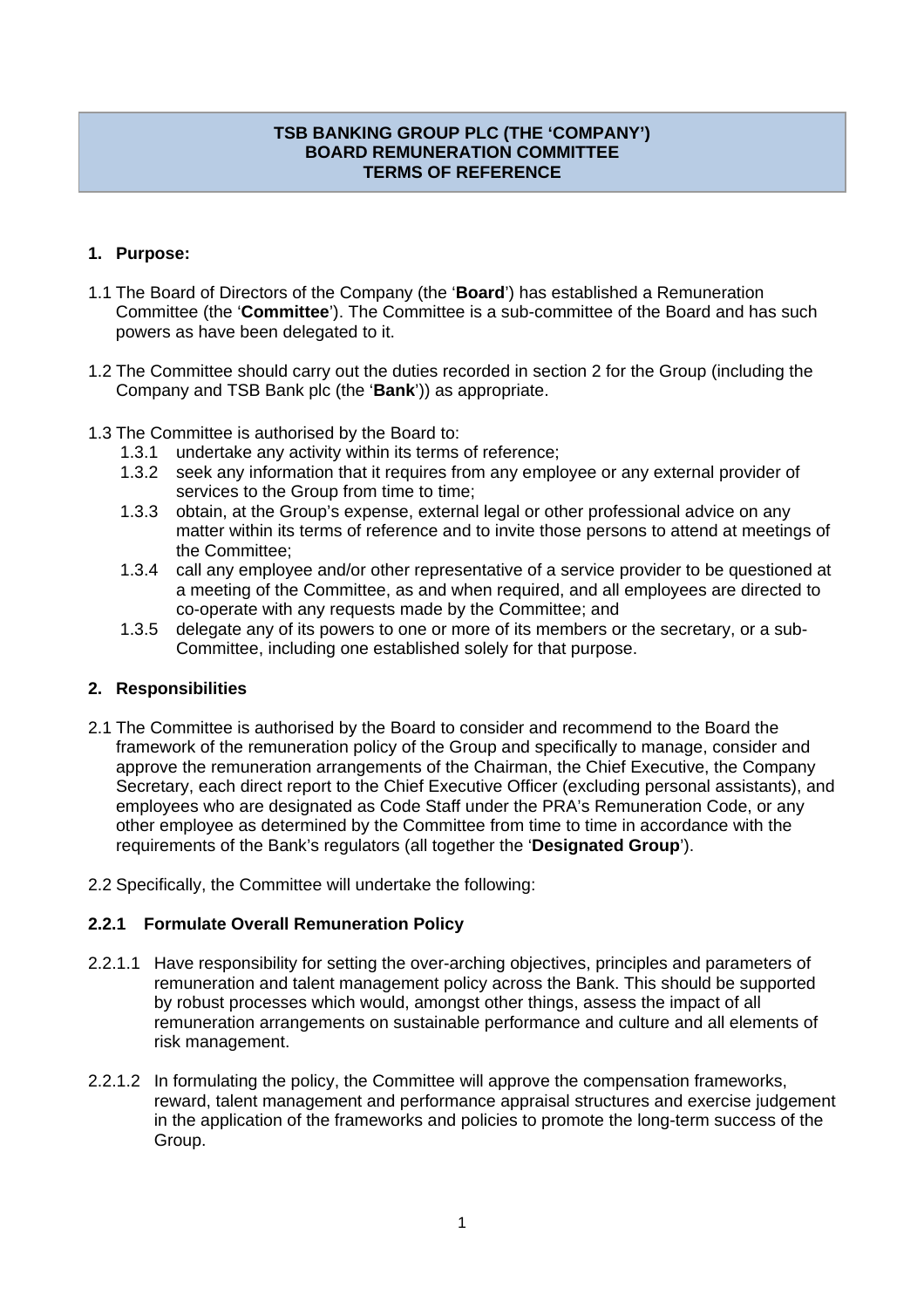- 2.2.1.3 This will include review and approval of the over-arching design and approach to measuring performance for any performance related remuneration schemes operated by the Group, including any all-employee share schemes.
- 2.2.1.4 The Committee will seek input from the Chief Risk Officer to ensure that awards reflect the Group's risk appetite and profile and takes into account current and potential future risks.
- 2.2.1.5 Determine the design of, eligibility for and performance measures and targets for any longer term performance related pay schemes operated by the Group.
- 2.2.1.6 Review and approve over-arching design of pensions and other benefits.
- 2.2.1.7 Periodically review the general principles of the policy and its implementation, including compliance with the PRA's Remuneration Code and UK Corporate Governance Code.

#### **2.2.2 Monitor Remuneration Policy**

- 2.2.2.1 Regularly review the operation and effectiveness of the policy and compensation and talent frameworks that support it, as well as seeking periodic internal assurances that the Group's remuneration and talent processes and principles are being implemented in line with the policy.
- 2.2.2.2 This will include the annual review of a report from the Human Resources Director on the operation of the policy and its effectiveness including procedures and processes to avoid conflicts of interest and to note the arrangements in place to ensure employees receive adequate information to understand the requirements of the policy and the PRA's Remuneration Code.
- 2.2.2.3 Monitor the application of the authority delegated to the Chief Executive Officer to ensure that policies and principles are being consistently and effectively applied, seeking support and input from HR and Risk as appropriate and appropriate sign off from the business units.
- 2.2.2.4 Review the budget for annual salary increases across the Bank.
- 2.2.2.5 Review and approve the overall remuneration spend (fixed and variable) as a proportion of profit and economic profit and ensure that evidence exists to demonstrate that awards have been adjusted where appropriate for risk.
- 2.2.2.6 Liaise as required with the Audit and Risk Committees and Risk Function in relation to risk-adjusted performance measures to confirm that the remuneration policy is in line with sound and effective risk management.
- 2.2.2.7 Review performance against the overriding framework for any performance related remuneration schemes operated by the Group.
- 2.2.2.8 The Committee will seek input from the Chief Risk Officer to ensure that awards reflect the Group's risk appetite and profile and take into account current and potential future risks and any performance measures are appropriately risk adjusted.
- 2.2.2.9 Additionally, the Committee will seek the input of the Chief Financial Officer to confirm that any variable pay takes account of the cost and quality of capital and the liquidity required and that the payment takes into account the timing and likelihood of the receipt of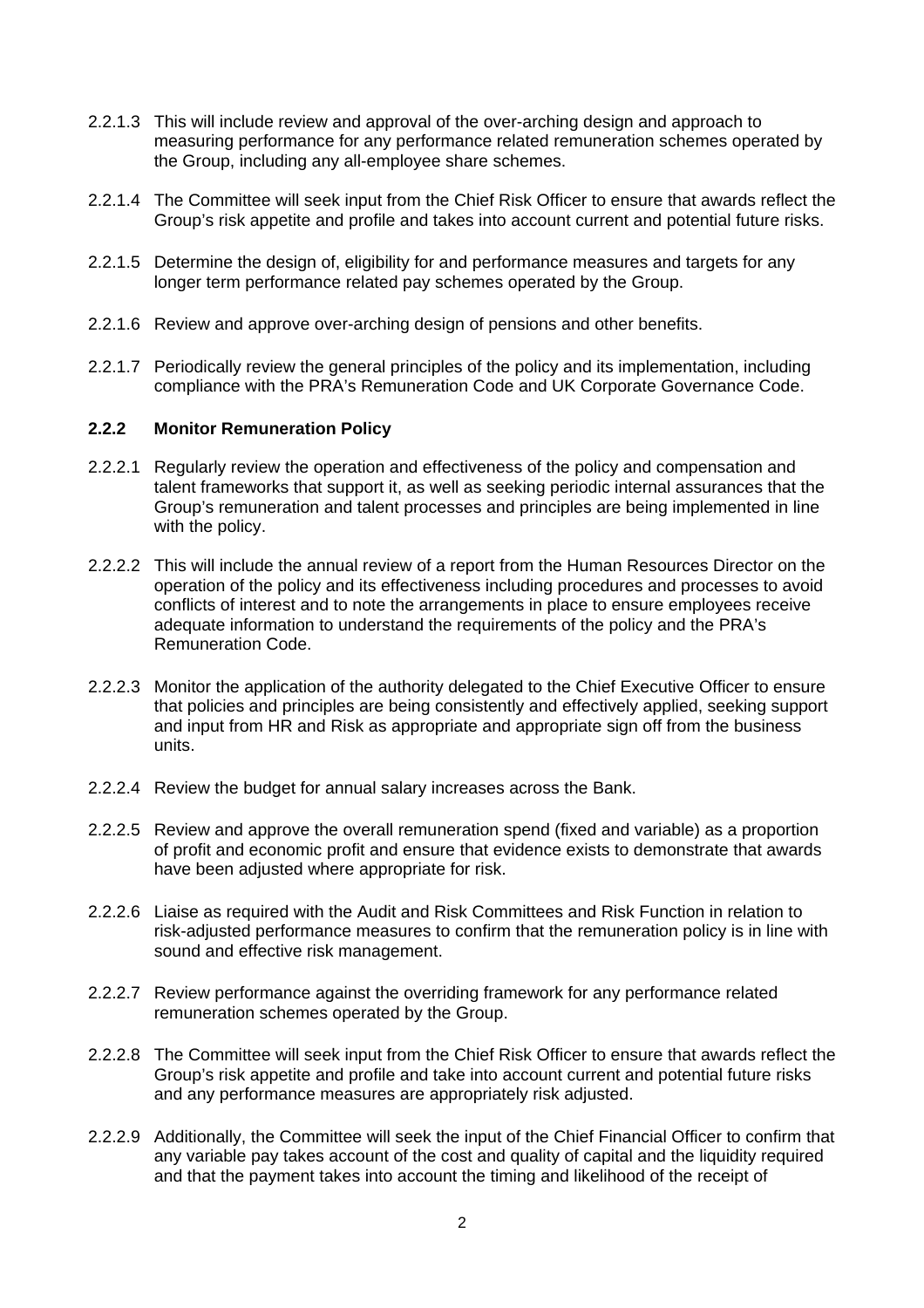potential future earnings included in the current earnings. The Committee will also ask the Chief Financial Officer to confirm that the calculations of the variable remuneration elements are based on appropriate measures of profit.

- 2.2.2.10 Determine whether total variable remuneration levels will limit the ability of the Bank to strengthen the capital base.
- 2.2.2.11 Commission an annual review of the risks arising from the Remuneration Policies for the purposes of the Internal Capital Adequacy Assessment Process (ICAAP).
- 2.2.2.12 Periodically review the general principles of the Remuneration Policy and its implementation including compliance with the PRA's Remuneration Code and the UK Corporate Governance Code.

#### **2.2.3 Determine and Approve Remuneration Arrangements for the Designated Group (in consultation with the Chairman and, where appropriate, the Chief Executive Officer)**

- 2.2.3.1 Determine and approve the contracts of employment, including all aspects of remuneration (including base salary, bonuses and performance-related payments, discretionary payments, pension contributions, benefits in kind and share options, share awards and their equivalents).
- 2.2.3.2 The terms and other commitments to be made on retirement, resignation or dismissal, with the aim of ensuring fairness, avoiding reward for failure and recognising the duty to mitigate loss.
- 2.2.3.3 Review and approve any payments or awards to be made upon recruitment.
- 2.2.3.4 Review and approve any salary increases and consider the individual pensions impact/costs of any increases.
- 2.2.3.5 Determine the design, performance measures and associated targets for any performance related pay schemes operated by the Bank and subsequently review individuals' performance against these targets and agree any payments proposed. In both circumstances, the Committee will seek independent input from the Chief Risk Officer to ensure that awards reflect the Group's risk appetite and profile and takes into account current and potential future risks. Additionally, the Committee will seek independent input of the Chief Financial Officer to confirm that any variable pay takes account of the cost and quality of capital and the liquidity required and that the payment takes into account the timing and likelihood of the receipt of potential future earnings included in the current earnings. The Committee will also ask the Chief Financial Officer to confirm that the calculations of the variable remuneration elements are based on appropriate measures of profit.
- 2.2.3.6 Review, approve and monitor the talent management and succession planning for the Designated Group. This will include the review and approval of individual objectives, with the exception of the Chairman whose objectives will be reviewed and approved by the Board.
- 2.2.3.7 Review and approve total remuneration outcomes.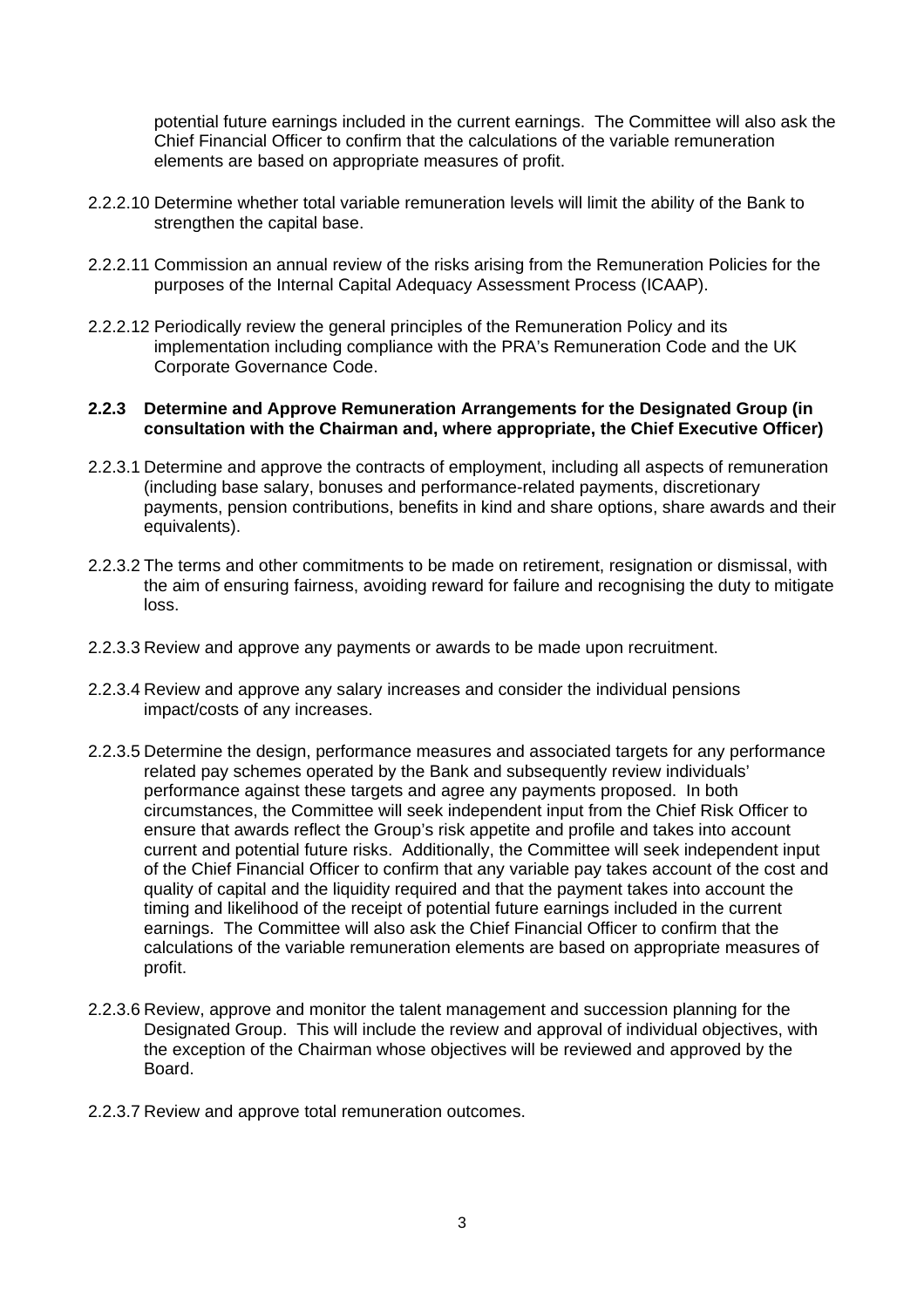2.2.3.8 In considering Designated Group remuneration, have regard to the remuneration trends and employment conditions across other employees in the Bank and in other relevant organisations.

## **2.2.4 Approve other Remuneration Arrangements**

2.2.4.1 Agree the policy for authorising claims for expenses from the Executive Directors and Chairman.

#### **2.2.5 Reporting Responsibilities**

- 2.2.5.1 Ensure that provisions regarding disclosure of information as set out in the Large and Medium-sized Companies and Groups (Accounts and Reports) Regulations 2008 (as amended) and the UK Corporate Governance Code, are fulfilled. In particular, the Committee shall prepare a report incorporating a "Director's Remuneration Policy" and an "Annual Report on Remuneration" to be included in the Group's Annual Report. The Director's Remuneration Policy will detail the Group's remuneration policy for Directors and will be subject to a binding shareholder vote at the Annual General Meeting at least every three years (or sooner if material changes are proposed to the stated policy). The remainder of the report will detail remuneration arrangements in respect of the year under review and will be put to shareholders annually for an advisory shareholder vote at the Annual General Meeting.
- 2.2.5.2 Ensure that provisions regarding disclosure of remuneration policy and practices for employees who are designated as Code Staff under the PRA's Remuneration Code as set out in the BIPRU Prudential sourcebook, are fulfilled.
- 2.2.5.3 Through the Chairman of the Board, ensure that the Group maintains regular contact as required with its principal shareholders about remuneration.
- 2.2.5.4 Approve the contents of the annual Remuneration Policy Statement for the PRA and, through the Committee chairman, be available to meet with the PRA to discuss the Remuneration Policy and related issues, as required.
- 2.2.5.5 The Committee chairman should attend the Annual General Meeting to answer any shareholder questions on the Committee's activities.

#### **2.2.6 Miscellaneous Responsibilities**

- 2.2.6.1 The Committee shall have regard to laws, regulations, any published guidelines or recommendations regarding the remuneration of directors and established and evolving best practice corporate governance standards including, where relevant, standard set by voting agencies and voluntary codes. This includes but is not limited to the PRA Remuneration Code, the provisions of the UK Corporate Governance Code, the requirements of the Listing Rules, the Prospectus Rules and the Disclosure and Transparency Rules and any other applicable rules, as appropriate.
- 2.2.6.2 Obtain reliable, up-to-date information about remuneration in other companies of comparable scale and complexity.
- 2.2.6.3 Ensure that all payments to directors are made within the remuneration policy as stated in the Annual Report & Accounts (see Reporting Responsibilities above).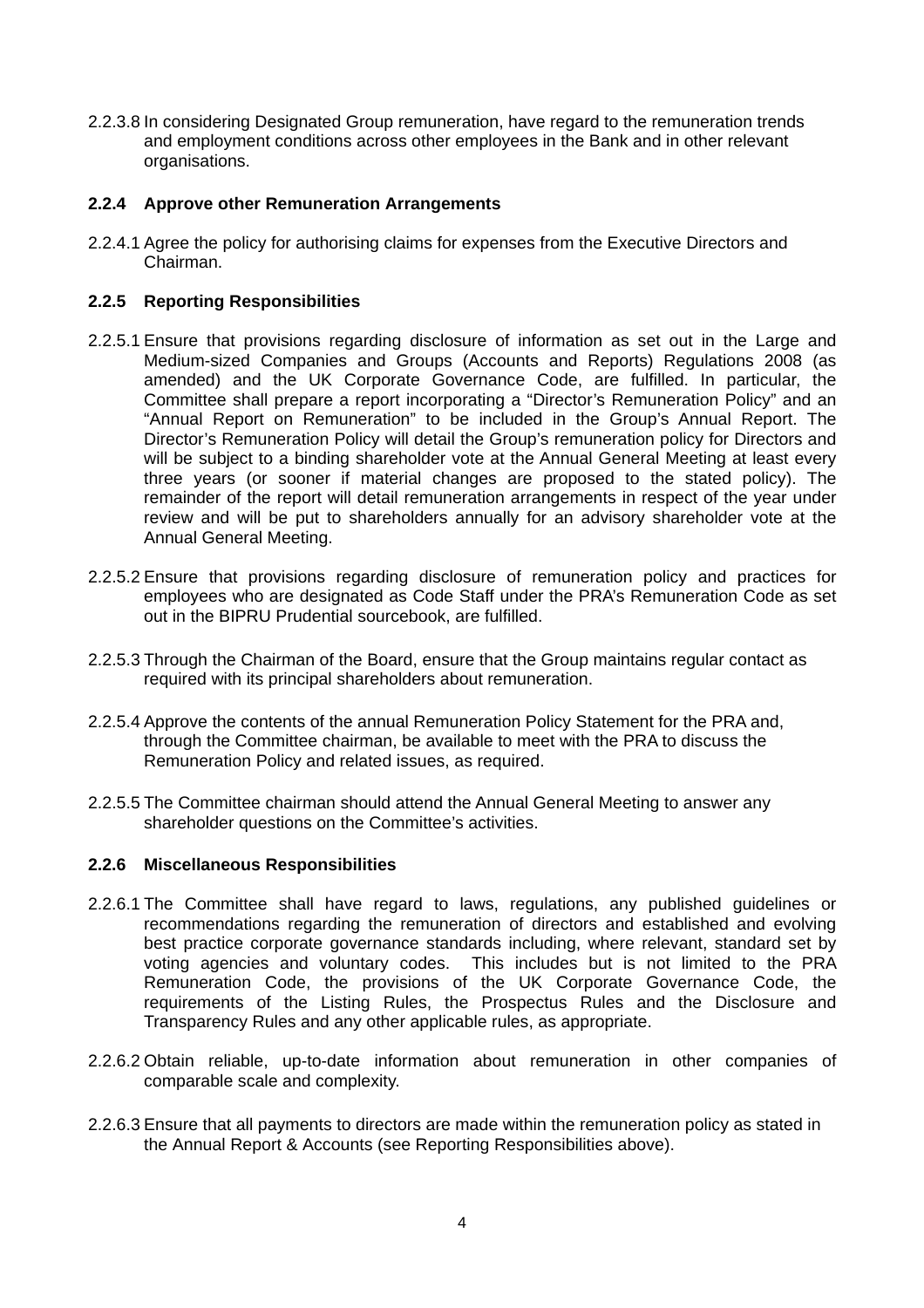2.2.6.4 Arrange for periodic reviews of its own performance and, at least annually, review its constitution and terms of reference to ensure it is operating at maximum effectiveness and recommend any changes it considers necessary to the Board for approval.

## **3. Membership and operation of the Committee**

- 3.1 The Committee shall have at least three members, who shall be appointed by the Board on the recommendation of the Nomination Committee of the Board and in consultation with the chairman of the Committee from time to time. All members of the Committee shall be independent non-executive directors. Independence is determined by relevant legislation and corporate governance. Any member who is determined by the Board no longer to be independent shall cease to be a member of the Committee.
- 3.2 Appointments to the Committee will normally be for a period of three years, which may be extended for further three-year periods, provided the director still meets the criteria for membership of the Committee.
- 3.3 The Board will appoint the chairman of the Committee who will be an independent Non-Executive Director. In the absence of the chairman of the Committee, and/or an appointed deputy, the remaining members present shall elect one of themselves (excluding the Chairman of the Board if in attendance) to chair the meeting.
- 3.4 The Company Secretary or his or her nominee shall act as the Secretary of the Committee and will ensure that the Committee receives information and papers in a timely manner to enable full and proper consideration to be given to the issues to be addressed by the Committee.
- 3.5 The quorum for the meeting will be any two members. No member of the Committee or chairman of the Committee shall have a casting vote.
- 3.6 Meetings of the Committee shall be called by the secretary of the Committee at the request of the Committee chairman.
- 3.7 Unless otherwise agreed, notice of each meeting confirming the venue, time and date together with an agenda of items to be discussed, shall be forwarded to each member of the Committee, any other person required to attend and all other non-executive directors, no later than three working days before the date of the meeting. Supporting papers shall be sent to Committee members and to other attendees, as appropriate, at the same time.
- 3.8 Members may attend meetings via teleconference if required.

## **4. Inputs**

- 4.1 The Committee may invite any director, executive or other person to attend any meeting(s) of the Committee as it may consider desirable to assist the Committee in the attainment of its duties.
- 4.2 In particular, the Committee will be supported by HR, Risk and Finance, and will have access to whatever additional advice or support it requires in the discharge of its duties. This will include, but is not limited to:
- 4.2.1 access to the advice and services of the HR Director and HR team;
- 4.2.2 access to the advice and services of the Chief Risk Officer and the Risk teams;
- 4.2.3 access to the advice and services of the Chief Financial Officer and the Finance team;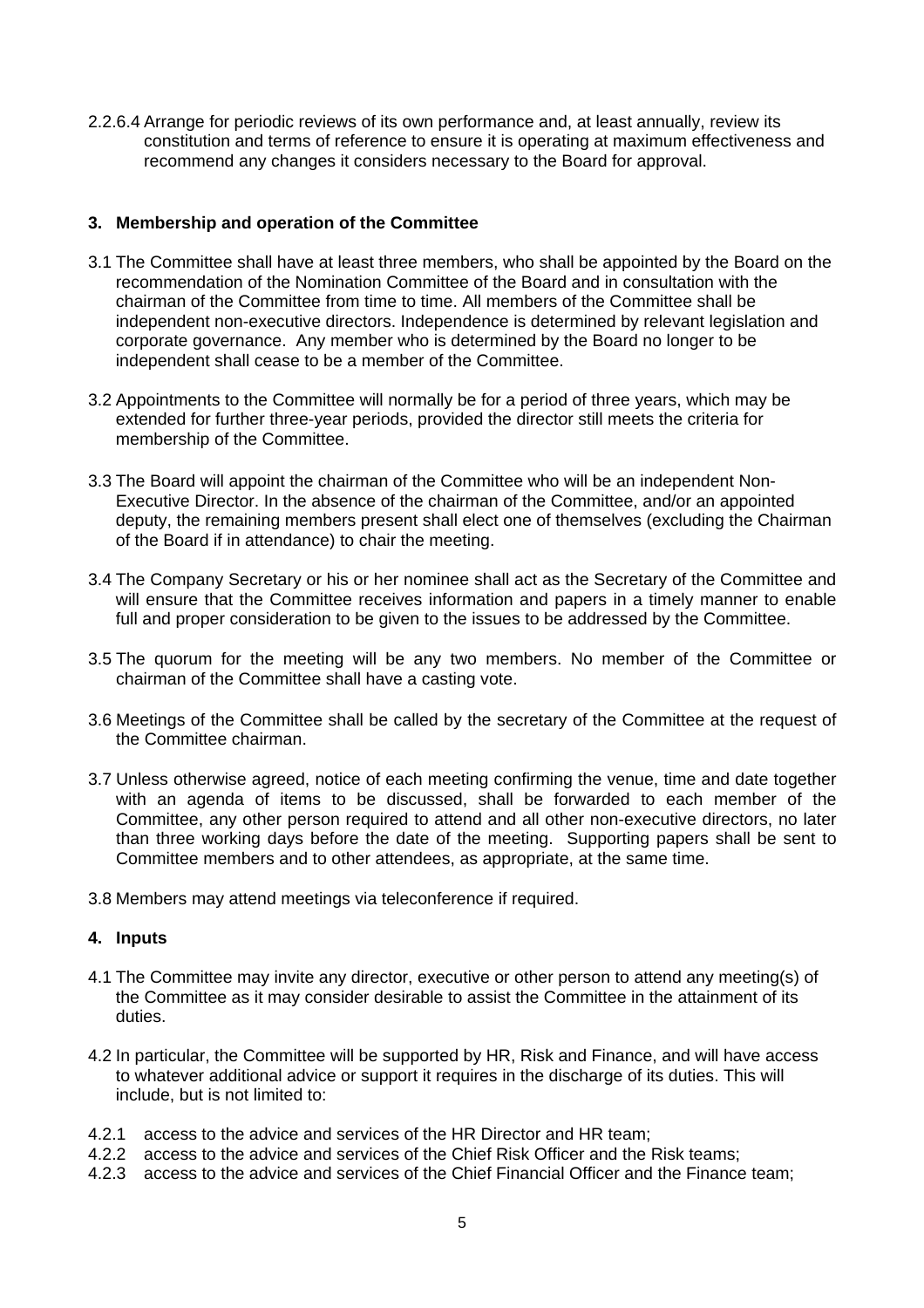- 4.2.4 advice and support of consultants appointed on behalf of the Committee; and
- 4.2.5 independent professional, technical and/or legal advice or other resources from outside the Bank as and when it considers this necessary, including, if considered necessary or appropriate, an independent review of individual packages for higher earners.
- 4.3 To assist the Committee in understanding the implications of risk in the discharge of its responsibilities, the Committee shall:
- 4.3.1 at least annually, receive reports from the Chief Risk Officer on the implications of the remuneration policy for risk and risk management;
- 4.3.2 invite the Chief Risk Officer to attend meetings at least twice yearly, specifically for the purpose of setting and reviewing performance targets for the Designated Group;
- 4.3.3 meet with the Chief Risk Officer as required without management being present to discuss matters of relevance to the Committee; and
- 4.3.4 hold a joint meeting annually with the Risk Committee.
- 4.4 To assist the Committee in understanding the financial implications of the remuneration policy the Committee shall invite the Chief Financial Officer to attend meetings at least twice yearly specifically for the purpose of setting and reviewing performance targets for the Designated Group.
- 4.5 No person shall be in attendance when matters concerning their own remuneration or fees are discussed.
- 4.6 The Committee shall be provided with appropriate and timely training, both in the form of an induction programme for new members and on an ongoing basis for all members.

## **5. Outputs**

- 5.1 The secretary of the Committee shall minute the proceedings of all meetings of the Committee, including recording the names of those present and in attendance.
- 5.2 Minutes of the meeting will be distributed to all members within five working days of the meeting. Once approved, minutes should be circulated to all other Board members unless, in the opinion of the Committee chairman, a conflict of interest exists.
- 5.3 Final signed copies of the minutes of the meetings of the Committee should be maintained for the Company's records, in hard and soft copy where possible.
- 5.4 The Committee chairman shall report formally to the Board on the Committee's proceedings.
- 5.5 The Committee shall make whatever recommendations to the Board it deems appropriate on any area within its remit where action or improvement is needed.

## **6. NON MEMBERS/OTHER ATTENDEES**

**6.1** Only members of the Committee have the right to attend Committee meetings. However, all other independent non-executive directors have an open invitation to attend meetings. Additionally, the Chief Executive Officer, HR Director, Chief Financial Officer, Chief Risk Officer, General Counsel and external advisors may be invited to attend all or part of the meeting as appropriate, together with other attendees at the discretion of the Committee Chairman. No person shall be in attendance when matters concerning their own remuneration or fees are discussed.